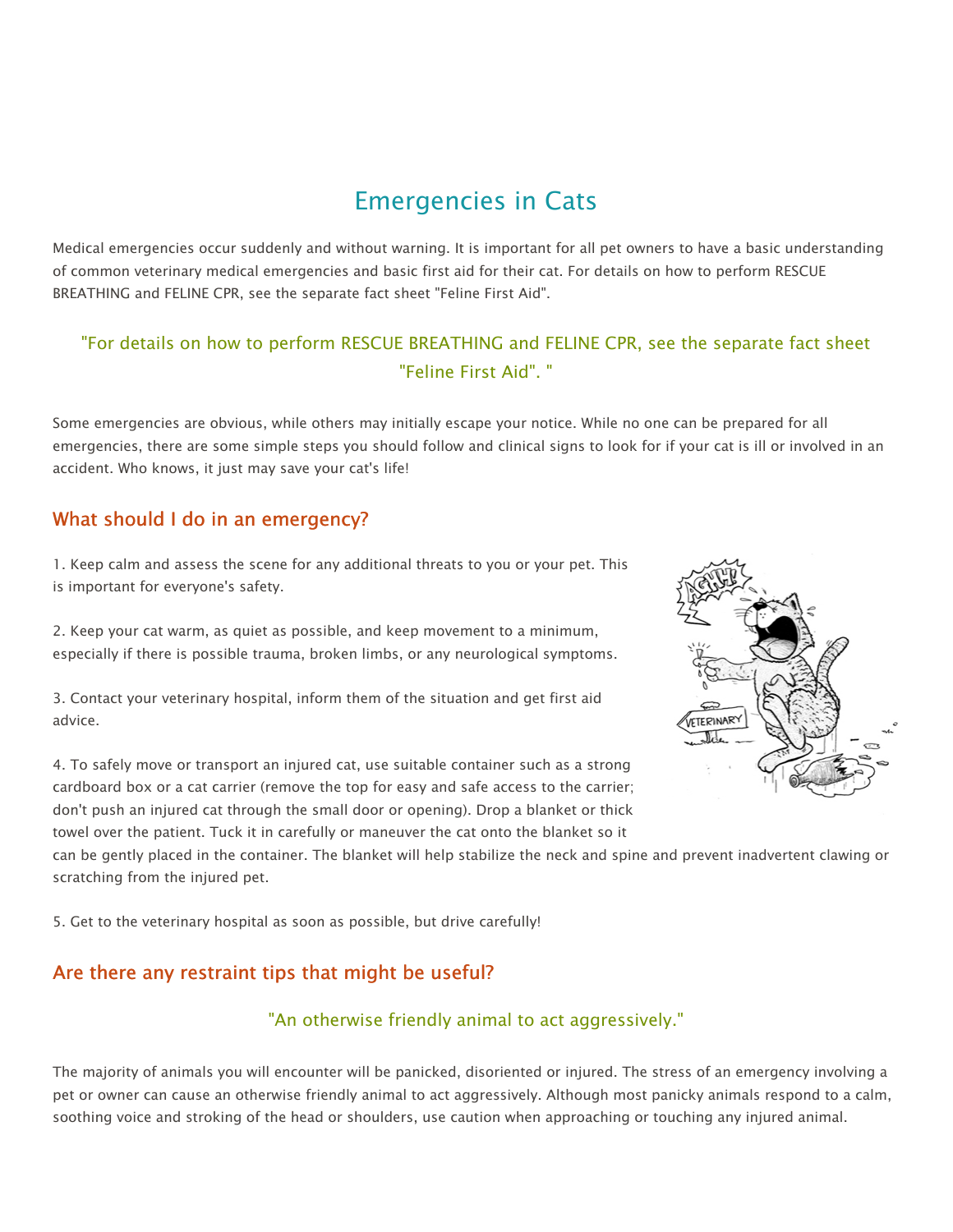1. Muzzles can be difficult to put onto a cat, due to the shape of most cats' faces. There are specific muzzles designed for use in cats, but they are rarely handy when an emergency strikes! For some cats, it may be possible to loop an improvised muzzle made from a piece of rope or a pair of pantyhose around the cat's head to prevent it from biting. If you can safely get the jaw closed, it is relatively easy to keep it closed because cats only have one muscle to open their jaw. If not, you can drape a towel over the cat's head to provide some measure of protection.

2. You can wrap the body of a frightened or fractious cat in a bag or towel. Do not constrict the trachea or airway. If possible, leave the head exposed, but if the cat is very aggressive, it will be safer to put the entire cat in the bag. NEVER put a cat in this sort of restraint if you are suspicious of a fractured bone or spinal injury.

3. If you are suspicious of a spinal injury lay the cat on a board and immobilize it with straps or cords. Pay special attention to immobilizing the head and neck. Better yet, put the cat in a large box.

### What are some common veterinary medical emergencies that might happen to my cat?

#### "It is important to contact your veterinarian as soon as possible for more specific assistance."

There are many medical emergencies that may happen to your cat, ranging from being struck by an automobile to acute internal problems such as an intestinal or urinary blockage. Below is a list of some of the most common and serious conditions that require immediate veterinary attention, including brief descriptions of common clinical signs and the first aid steps you should follow. This list is not intended to be comprehensive, but rather to serve as a general guide. In all veterinary medical emergencies, it is important to contact your veterinarian as soon as possible for more specific assistance.

Anaphylaxis or anaphylactic shock- This is a severe allergic reaction characterized by sudden collapse and severe breathing difficulties. The first clinical signs are often swelling around the face or muzzle, the appearance of wheals or hives on the skin, vomiting or diarrhea, and restlessness. These clinical signs can quickly progress to collapse and breathing difficulty. There are many causes for anaphylaxis that vary from insect stings, contact allergies to injection reactions. You should seek veterinary care immediately if you think your pet may be experiencing anaphylaxis.

Automobile injury - Make sure your cat has a clear airway, but do not put your hand in its mouth if your cat is conscious. Cover wounds with whatever suitable material is available. Handle your cat with care, supporting its body as much as possible. Carry it in a basket, box, or cage to the veterinary hospital.

Bites and fight wounds - Clean the wounds immediately with warm water cover them to protect them from further contamination, and seek veterinary attention.



Bleeding (hemorrhage) - If hemorrhage is severe on a limb, apply a tourniquet above the wound just tight enough to significantly reduce flow of blood. Be sure to loosen it every twenty minutes. Apply a pad of cotton or other absorbent material over the wound or bleeding point. Bandage it firmly in place or simply apply direct pressure while you seek veterinary care.

Breathing difficulty - If your cat is having difficulty breathing, especially if the cat is

"open mouth breathing", you need to get to the veterinarian without delay. For information on RESCUE BREATHING or CPR, see below.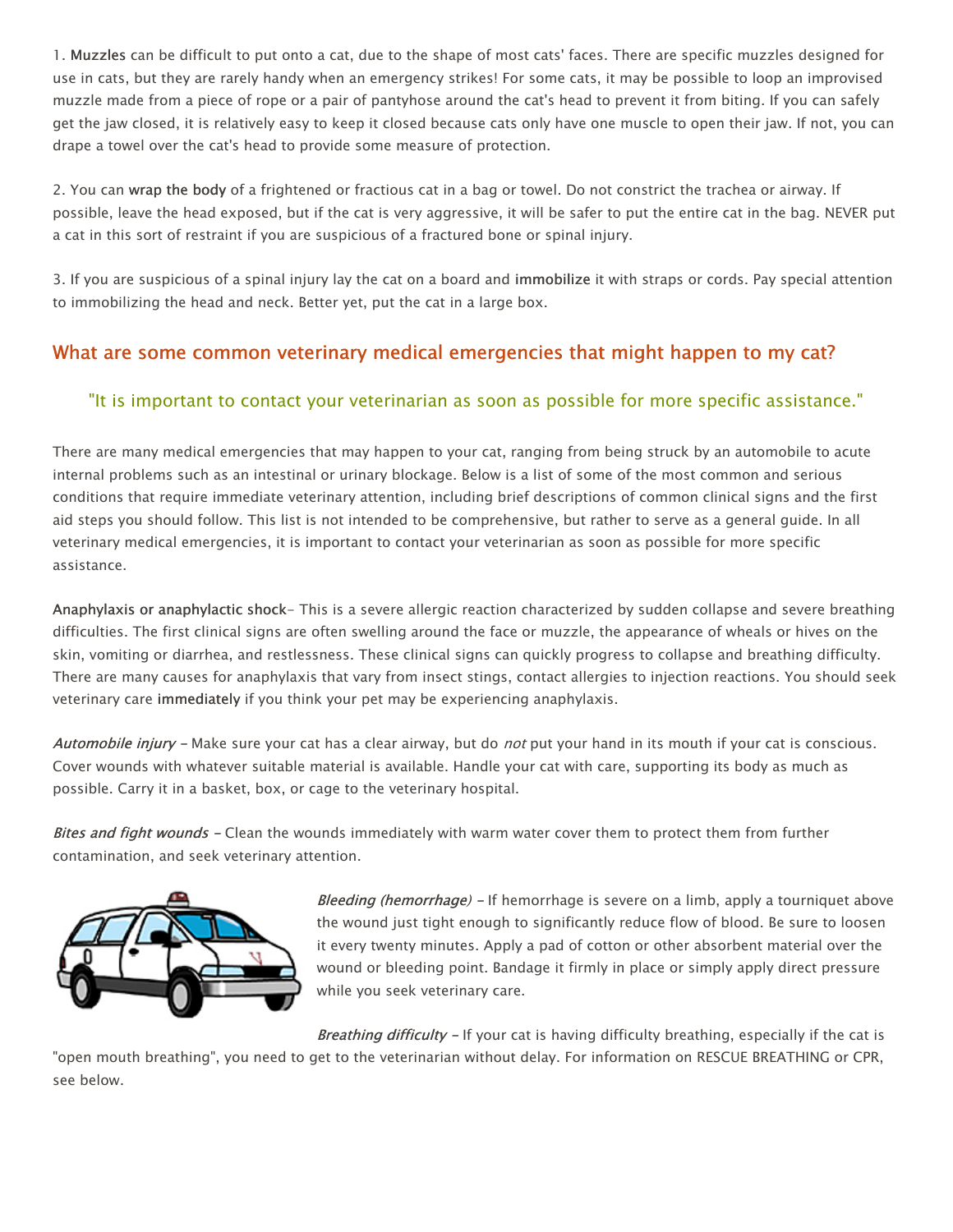Burns - Unless you witness these injuries, they are not frequently apparent until later when scabs or loss of hair or skin are noted. This is because the initial burns are usually hidden by the cat's fur. One of the more common burns suffered by cats is when they jump onto a hot woodburning stove. Cool the burned area with cool water by running water over the burn or cover it with wet towels. This also helps remove caustic substances (acid or alkaline) if these are the cause. With caustic substances, flush the area by holding it under running water for 15 minutes. If loss of skin occurs, cover the area with the cleanest material available. In all cases, contact your veterinarian immediately.

Convulsions or seizures - A seizure is a series of violent, uncontrolled spasms. Most seizures last for less than two minutes. If a seizure lasts more than five minutes or if several seizures occur in rapid succession, your cat requires immediate veterinary treatment to prevent permanent damage. During the seizure, DO NOT put your hand in its mouth. The cat WILL NOT swallow its tongue. Protect your cat from injuring itself and prevent if from falling. Otherwise, do not attempt to interrupt the seizure. Once your cat has recovered from the seizure, keep it warm and provide reassurance by talking calmly or gently petting it. Your cat will require veterinary attention to determine the cause of the seizures, but as long as the seizure wasn't prolonged, you can book the appointment at your earliest convenience.

Diarrhea or vomiting that is persistent - Repeated or continuous vomiting or diarrhea, with or without blood, could be a sign of poisoning, an intestinal obstruction, or acute gastrointestinal infection. Dehydration is a major concern in cats. Contact your veterinarian if you observe blood in the stool, if the vomiting or diarrhea persists beyond six to twelve hours or if your pet becomes less responsive or weak. Do not force your cat to eat or drink - you may inadvertently worsen the condition. NEVER administer a human medication to your cat unless specifically advised to do so by your veterinarian. Both acetaminophen (Tylenol®) and acetylsalicylic acid (Aspirin®) are toxic to cats.

Eye injury – Many eye injuries can cause blindness or even loss of the eye if left untreated. If the cornea is scratched or punctured, it will be very painful. Prevent your cat from scratching at its eye causing further damage. Sudden blindness or vision loss (your cat will start bumping into things or have trouble jumping up onto the furniture, and you will probably notice that the pupils are widely dilated) may be a symptom of glaucoma. If your cat develops symptoms such as runny eyes, colored discharge from the eyes, squinting, sudden dilation of the eyes, or apparent blindness, get immediate veterinary treatment.

Heatstroke - The signs of heatstroke are excessive panting, lethargy, and distress; unconsciousness and death can quickly follow. Most cases of heat stroke occur when a cat is left in its carrier in an unventilated car. For immediate treatment, cool your cat's body temperature by placing it in a tub of cool water. When you are ready to transport your cat to the veterinary hospital, wrap it in a cool, wet towel. Animals that have been exposed to heat or smoke from a fire should be offered water as soon as the situation is stable.

Hemorrhagic gastroenteritis - this condition is characterized by severe bloody diarrhea, with or without vomiting. Often the cat will be very weak or will collapse. Seek immediate veterinary attention. This is a serious condition, especially in cats.

Injuries - Some injuries constitute medical emergencies, depending on the type and extent of wounds. If you suspect your cat has a broken bone, put it into a carrier or a box to support the affected area. Any penetrating wound to the chest or abdomen and virtually any injury involving the eye should be regarded as a medical emergency. Injuries to the head or those causing difficulty breathing should also be treated as immediate emergencies.

Poisons - Common causes of poisoning in a cat include eating mice that have been killed by poison, eating slug or snail bait, or drinking ethylene glycol (antifreeze). The typical symptoms of poisoning are vomiting, diarrhea, salivation, skin irritation from caustic irritants, collapse or seizures. If a product label is available, see if there are first aid instructions, such as whether or not to induce vomiting. You can usually induce vomiting with 5 ml (one teaspoon) of hydrogen peroxide